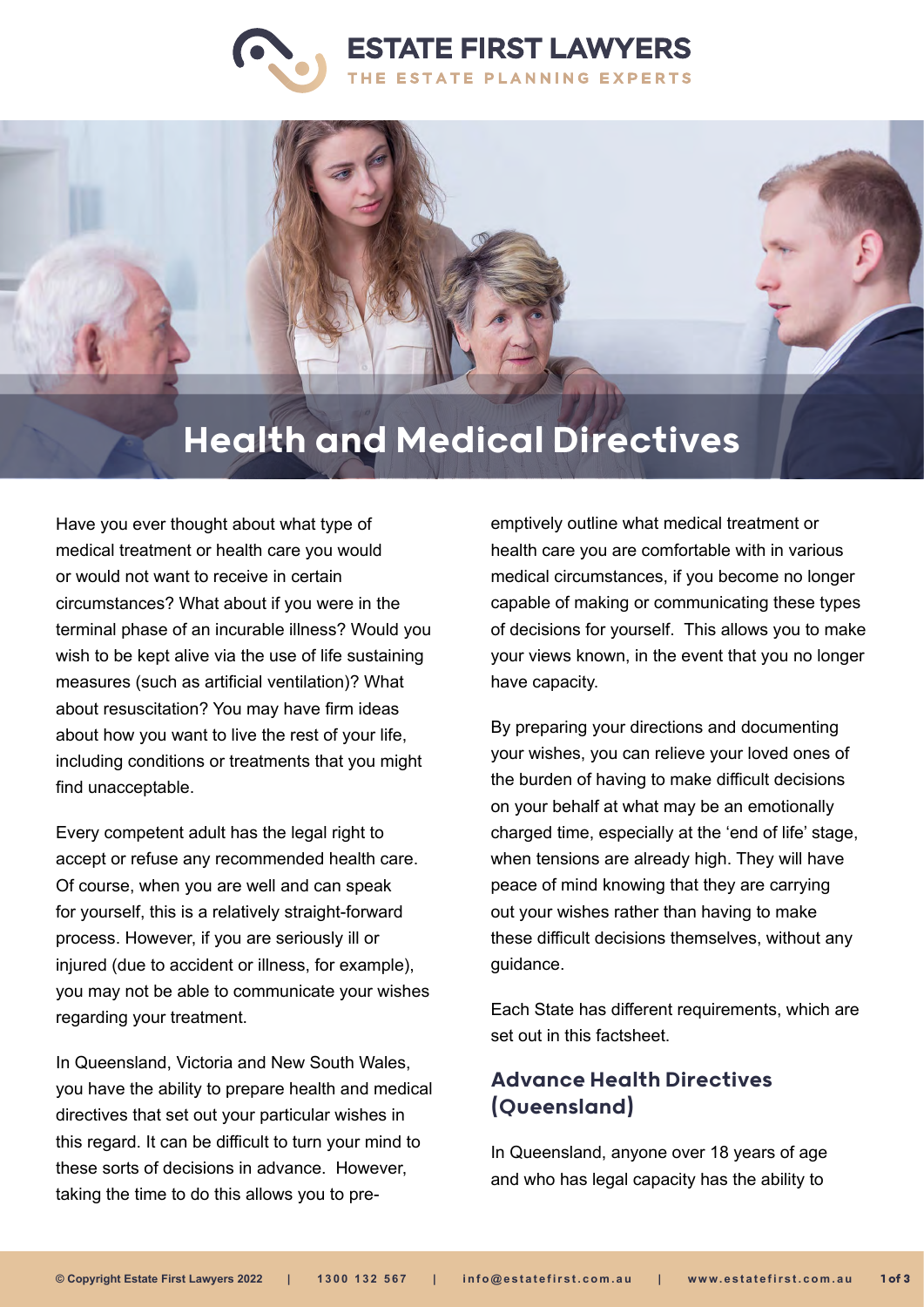

prepare a legal document known as an Advance Health Directive (AHD). The AHD allows you to decide what medical treatment or health care you do or do not wish to receive in certain medical circumstances (mostly at the 'end of life' stage). The document will take effect if you are no longer capable of making these types of decisions for yourself (due to accident or illness, for example). It is important to note that a request for euthanasia would not be followed, as this would be in breach of the law.

The AHD can also include information that your health care professionals should know about, including any underlying medical conditions that you may already have, allergies (particularly to things like medication), and religious, spiritual or cultural beliefs that could affect your care or treatment decisions (such as refusal of blood donations, for example).

The AHD must be completed while you still have capacity. It needs to be completed with your doctor, who must certify that they have discussed the document with you and that you have capacity to understand the nature and likely effects of the health care described in the document. Once your doctor has signed the document, it must then be signed by you in the presence of a Solicitor, Justice of the Peace or Commissioner for Declarations.

Once the AHD is in place, it is important to keep the document under regular review, as your views in relation to your health and medical treatment may change over time. You can make changes to your AHD provided you still have capacity to do so.

#### Advance Care Directives (New South Wales)

In New South Wales, you can prepare an Advance Care Directive which allows you to provide a statement setting out your directions, including your wishes and values that should be considered before medical treatment decisions are made on your behalf. An Advance Care Directive can be made by anyone over 18 years of age and who has legal capacity.

Provided the document is valid, it must be followed. Medical professionals and family members have no authority to override a valid Advance Care Directive, provided:

- $\blacksquare$  you had capacity when you wrote it;
- $\blacksquare$  it has clear and specific details about treatments that you would accept or refuse; and
- $\pm$  it applies to the situation you are in at the time.

However, as in Queensland, requests regarding euthanasia will not be followed. You also can't insist on being given a particular treatment or procedure. Your health care team will consider your wishes but does not have to offer you treatment that may not benefit you.

There is no prescribed format or form for an Advance Care Directive. Should you wish to make an Advance Care Directive you can simply write down your wishes. However, while not legally required, signing a written Advance Care Directive in the presence of a qualified medical practitioner is strongly recommended to ensure that your wishes are properly recorded.

The New South Wales government has a template form that you may wish to use for this purpose.